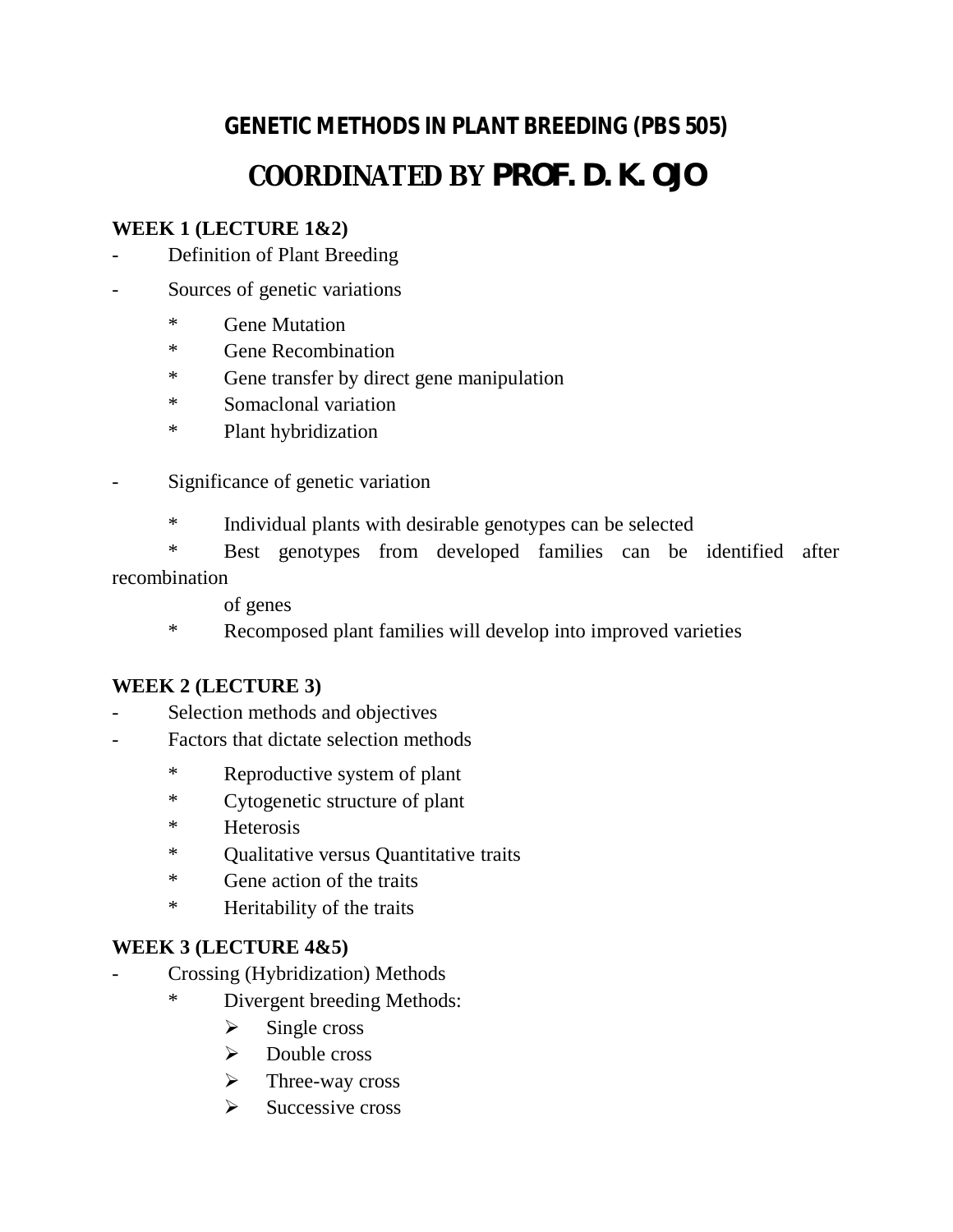- $\triangleright$  Diallel cross
- \* Convergent breeding methods:
	- $\triangleright$  Backcross method
	- $\triangleright$  Test cross method
- Inbreeding Versus Outcrossing

### **MRS. J. B. O. PORBENI**

#### **WEEK 4 (LECTURE 6)**

- Heterosis: types and examples
- Concept of Heritability and Genetic advance

#### **WEEK 5 (LECTURE 7&8)**

- Evaluation of Inbred Lines
	- $\triangleright$  As single crosses
	- $\triangleright$  Three-way cross
	- $\triangleright$  In Top crosses
	- $\triangleright$  In Diallel crosses
- Diallel analysis and examples
- Combining ability: General and specific combining abilities.

## **WEEK 6 (LECTURE 9)**

- Phenotype and components of phenotypic variation
	- \* Estimation of variances in segregating populations
	- \* Additive and dominance variance
	- \* Broad-sense and narrow-sense heritability estimation

#### **WEEK 7 (LECTURE 10)**

- Genetic analysis of variation in plants
- Calculations involving heterosis, heritability, genetic advance and combining abilities with worked examples.

## **WEEKS 8 -10 (PRACTICAL AND FIELD WORKS)**

- Field plot layout
- Examples of experimental design